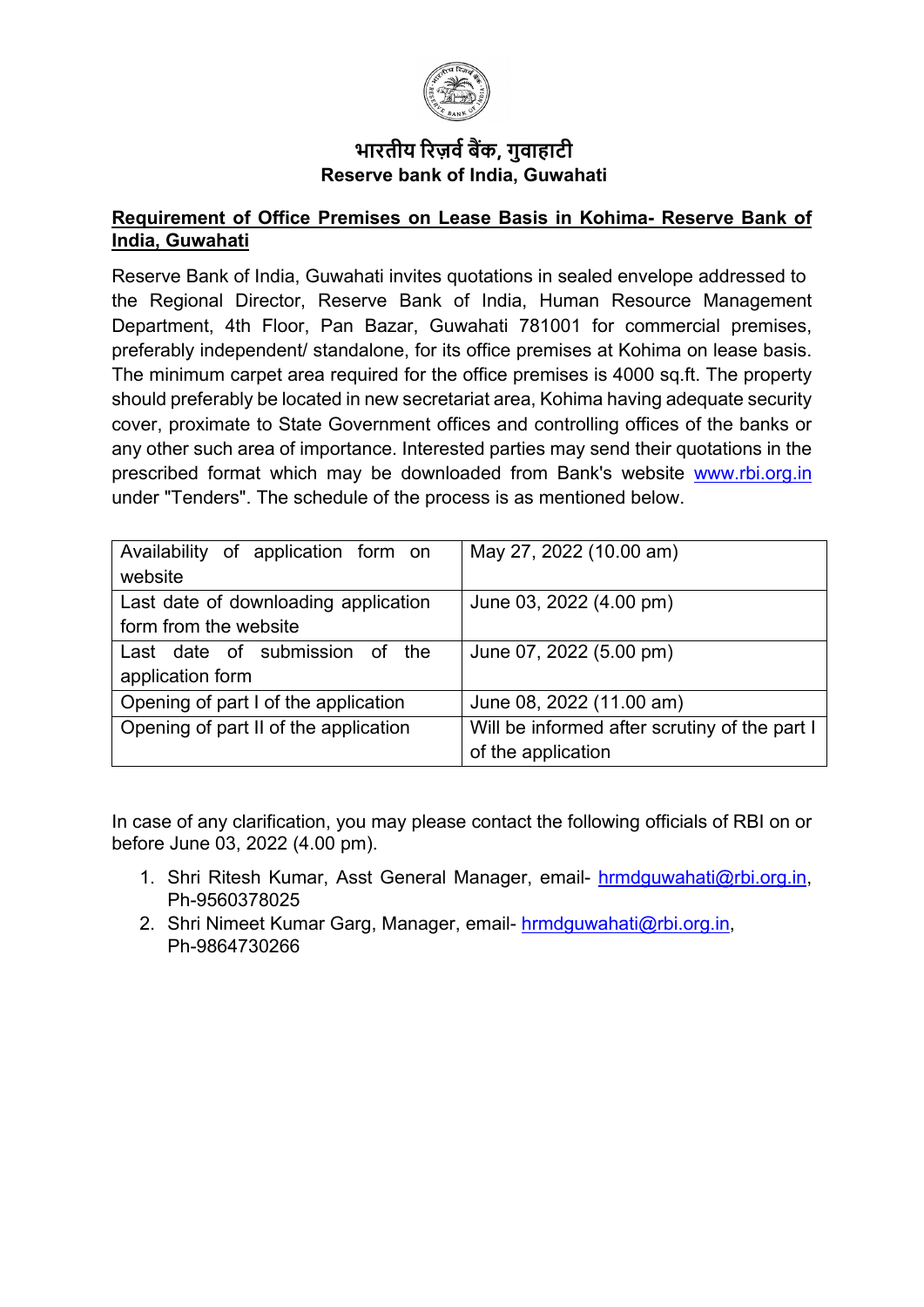

## भारतीय रिज़र्व बैंक, गवाहाटी **Reserve Bank of India, Guwahati**

### **Notice Inviting Quotations for Office Premises in Kohima**

Reserve Bank of India, Guwahati invites quotations addressed to the Regional Director, Reserve Bank of India, Station Road, Panbazar, Guwahati-781001 for office space measuring not less than 4,000 sq. ft. for its office premises on lease basis for initial period of three years (extendable further with mutual consent). The property should preferably be located in new secretariat area, Kohima having adequate security cover, as also in proximity to State Government offices and controlling offices of the banks or any other such area of importance.

### **Instruction/ Guidelines to Tenderer:**

1. The Tenderers are required to complete the format in all respects with specific answers to all the questions/points.

2. Property should preferably be located in Kohima in an area having adequate security cover, as also in proximity to State Government offices and controlling offices of the banks. or any other such area of importance. Surrounding and proximity to public amenities like bus stop, banks, markets, hospitals, etc shall be preferred.

3. The premises shall preferably be freehold.

4.The tenderers shall enclose copy of proof of ownership of the premises. The tenderers shall also enclose copies of all relevant approved drawings indicating therein the site plan, floor plans, sections, elevations, etc, indicating dimensions of the space offered.

5. The tenderers shall arrange for all permissions/approvals (if required) from the concerned local statutory authorities at their own cost for using the premises for commercial purpose before handling over possession of the premises.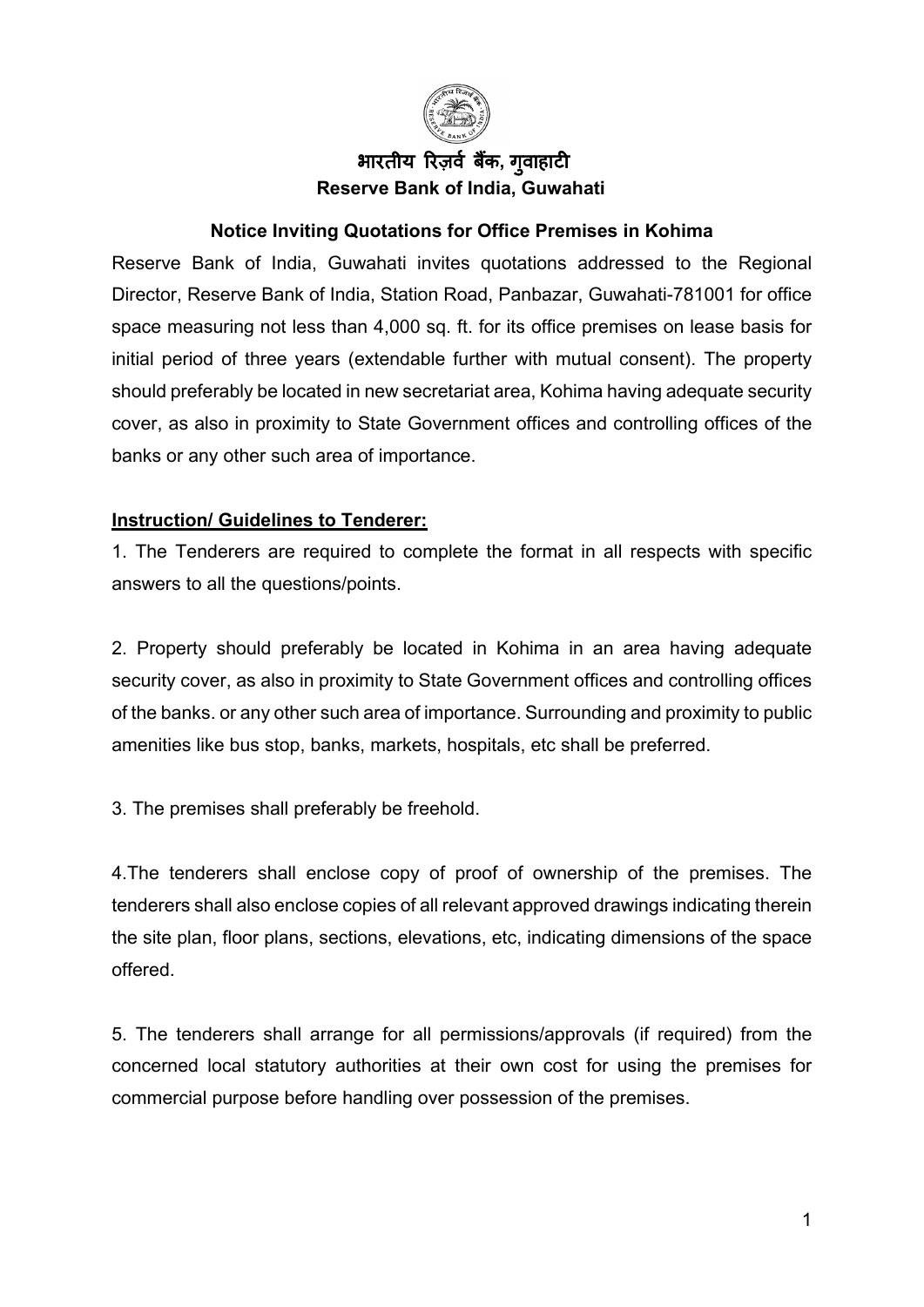6. The tenderers shall state the details of existing interior amenities, etc. provided in the premises and confirm their willingness to carry out the work of interior amenities, etc. as described by the RBI at their own cost, details of which are given in the format of technical and financial bid.

7. **Rate per sq. ft. of Carpet area**: The carpet area rate shall be inclusive of basic rent plus all proportionate statutory charges (i.e. all taxes/cess present and future- House Tax, Property Tax and Municipal taxes etc.) maintenance charges and Service charges like Society charges etc. The rent will be paid by the RBI from the date of taking possession of the premises. Nothing extra will be paid other than the monthly lease rent (total carpet area rent). Lease rent as applicable shall be paid on monthly basis on completion of the month within 10 days of the next month. No advance rent will be paid in any case. The rate quoted shall be competitive since other similar offers will be concurrently examined.

8. The tenderer shall have no objection to the RBI installing exclusive Diesel Generator set (D.G. Set) for its use. If so desired by the RBI, the successful tenderer shall provide suitable space for installation of D.G. Set without any extra cost to the RBI.

9. Latest certificate from the competent authority of having paid all the updated relevant taxes indicating the details of the property offered for leasing out to RBI should be furnished.

10. The particulars of amenities provided /proposed to be provided in the premises should be furnished in the technical bid.

11. Possession of premises is to be handed over within 30 (thirty) days from the date of receipt of acceptance of offer/letter.

12. The successful tenderer shall arrange for repairs and maintenance, color washing/OBD painting/ emulsion painting/ painting to doors, windows etc. before handing over the possession of the offered property. The premises have to be repainted and should be neat and clean i.e. in habitable condition while handing over the possession.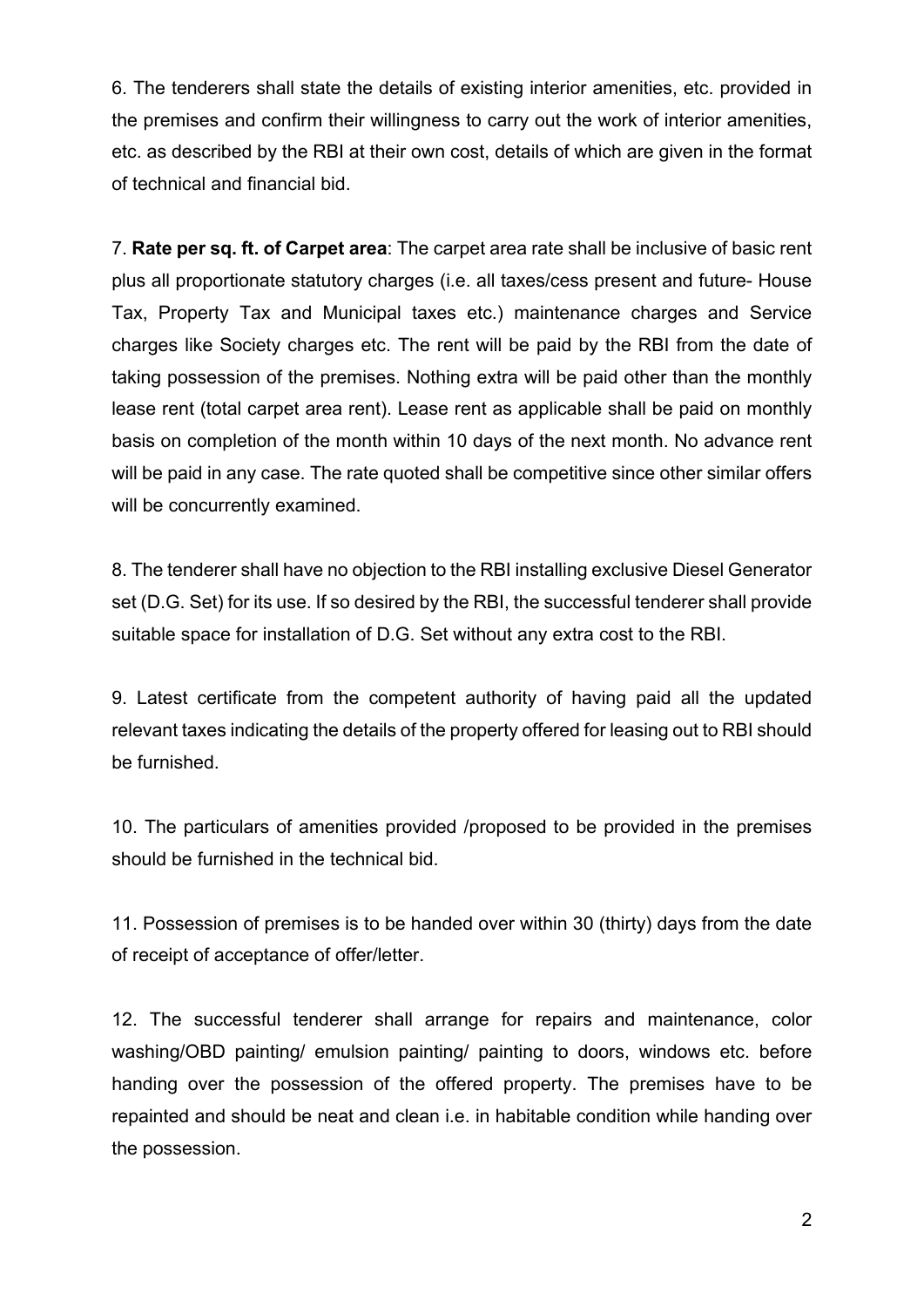13. One certified copy of each of the following documents to be submitted by the tenderers who will be finally short-listed by the RBI:

I. Title document (preferably with English translation)

II. Copy of proof of payment towards municipal/ property taxes.

III. Occupancy/ completion certificate and any other clearance of Development authority/local body obtained, if any, in connection with the related work.

IV. Necessary Permission from Competent Authority for commercial use of the property.

14. In case the space in the tender document is found insufficient, the tenderer may attach separate sheets.

15. The offer should remain valid at least for a period of 03 (Three) months to be reckoned from the date of opening of "Technical Bid".

16. The short-listed tenderers will be informed in writing by the Reserve Bank of India for arranging site inspection of the offered premises.

17. Income Tax and Statutory clearances shall be obtained by the tenderers at their own cost as and when required. All payments to the successful tenderers shall be made through electronic modes of payments.

18. All the tenderers should submit the completed application form/ information at Reserve Bank of India, 4th Floor, Human Resource Management Department, Guwahati - 781001 before the last date.

19. **Addition & Alteration works**: During the period of lease, if the RBI desires to carry out any addition & alterations works at its own cost as per its requirement, the successful tenderer will permit the same on the existing terms and conditions and obtain necessary permission if required, from the local authority. The successful tenderer will also provide space for display of signboards without any extra cost.

20. **Lease Agreement**: The lease agreement will be prepared in duplicate and both the parties will bear the cost of their parts. Initially the lease will be executed for a minimum period of three years, which can be extended for further period on mutually agreed terms and conditions between the successful tenderer and the RBI.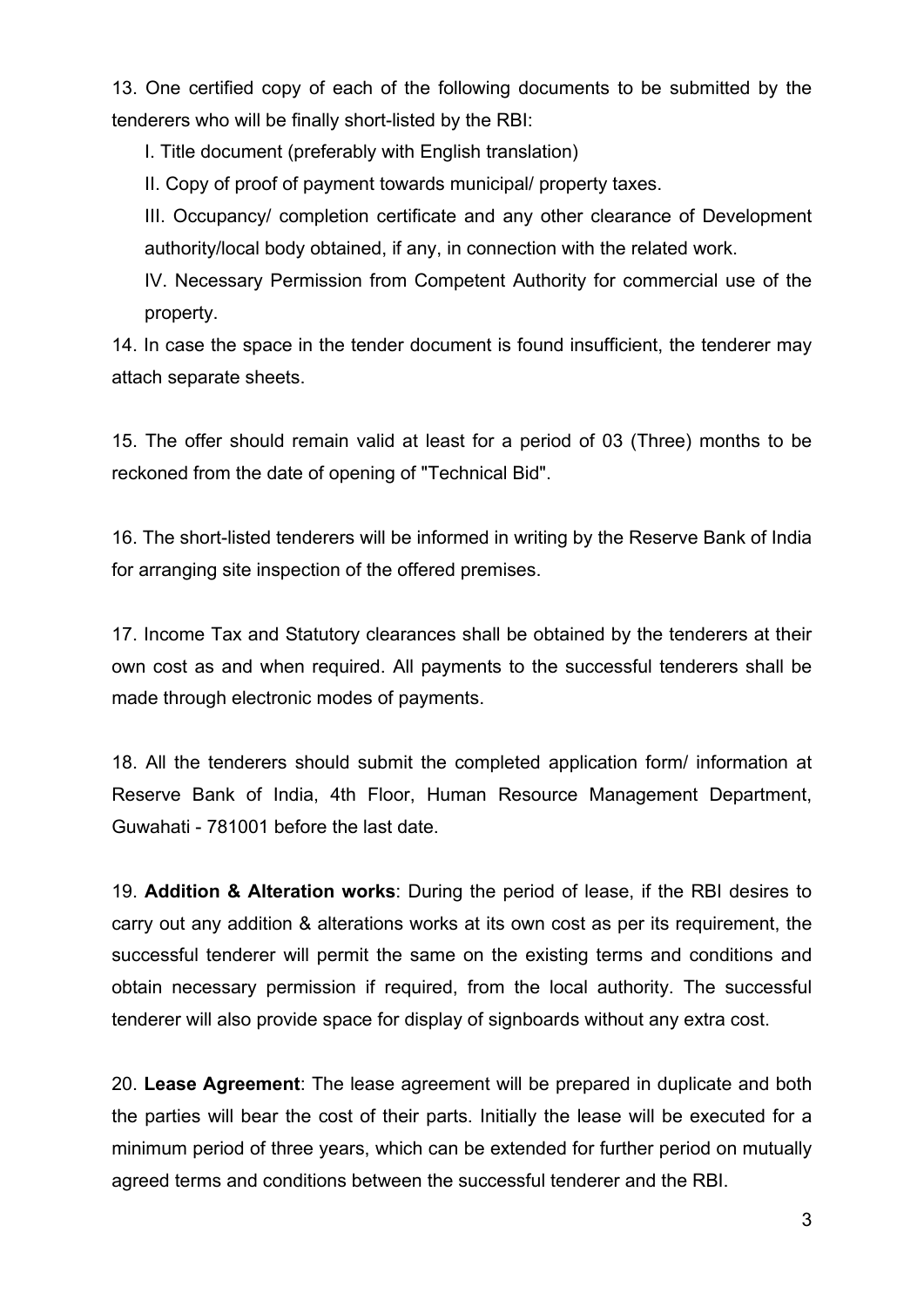21. **Income Tax:** Income tax will be deducted at sources from the monthly lease rent as applicable from time to time.

22. **Service Tax/ GST**: Service Tax/ GST as applicable from time to time will be paid extra.

23. **Rent Payment**: The payment of rent shall be made only after occupation of the premises or after the possession is handed over to the RBI. Any request from the successful tenderer for hike of rent during the period of lease shall not be entertained. The lease rent for a period less than one month will be paid on pro-rata basis.

24. **Water supply**: The successful tenderer shall ensure and provide adequate supply of drinking water and Lavatory throughout the lease period at their own cost. Sufficient capacity overhead water storage tank shall be provided for the offered premises.

### 25. **Electricity:**

I. The building should have sufficient electrical/power load sanctioned and made available to the RBI.

II. If required, additional electric power load will have to be arranged by the successful tenderer at their cost from the energy suppliers.

IlI. Electricity charges will be borne by the RBI for the area taken on lease, on actual basis based on the separate meter which would be provided by the successful tenderer. Any additional cost on the electrical connectivity will be borne by the successful tenderer.

IV. At the time of taking over possession of the premises, the RBI will note the electricity meter reading in the presence of the successful tenderer or his authorized representatives. The electrical charges will have to be borne by the successful tenderer up to that point.

26. Parking: The successful tenderer shall provide parking space (open/covered) for ten cars & ten two-wheelers without any extra cost.

27. Separate forms are to be submitted in case more than one property is offered.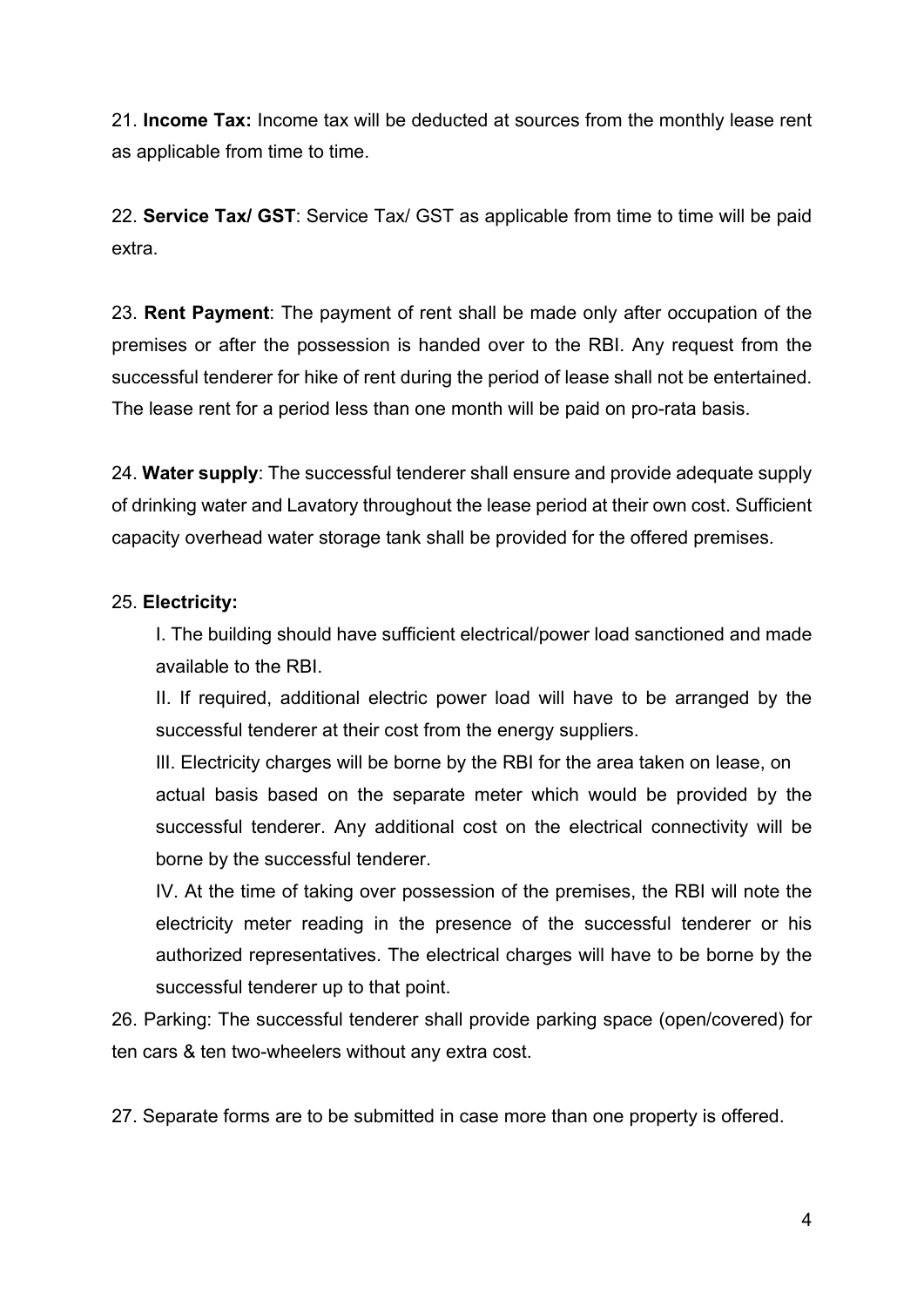28. The offered premises should be in good and ready to occupy condition. The successful tenderer will have to hand over the possession of premises within 30 (Thirty) days after the acceptance of their offer by the RBI.

29. Offers submitted by Real Estate consultants/ Agents should be accompanied by an authority letter from the owner (s). No brokerage will be paid by the RBI and RBI does not have any brokers.

30. The Financial Bid (FB) of such tenderers who do not satisfy the technical requirement specified by RBI shall not be opened.

31. All columns of the application documents must be duly filled in and no column should be kept blank. All the pages of the tender documents are to be signed by the authorized signatory of the tenderer. Any over writing or use of white ink is to be duly signed by the tenderer. The RBI reserves the right to reject the incomplete tenders or in case where information submitted/furnished is found incorrect.

32. Description of property and other terms and conditions as prescribed in Technical Bid (TB) shall be submitted duly signed by tenderer/ authorized representative in COVER 1. No indication of rent / charges is to be given in Technical Bid (TB). Signed copy of Instructions/guidelines for filling the format, declaration and terms and conditions are also to be submitted in Cover 1.

33. Financial Bid (FB) should be submitted in a separate sealed cover and marked as COVER 2. Both "COVER 1" & "COVER 2" sealed envelopes shall be put in another sealed envelope super-scribing "Tender/ Quotation Form for requirement of Space for Reserve Bank of India, Guwahati - 781001." Tenders/Quotation Form sent though FAX or email will not be accepted. The full name, postal address, e-mail address and Telefax/telephone number of the Tenderer shall be written on the bottom left corner of the sealed envelope, Insertions, postscripts, additions, and alterations shall not be valid unless confirmed.

34. RBI reserves the right to reject incomplete offers. These instructions / guidelines are to be signed and submitted as a token of acceptance with the Technical Bid.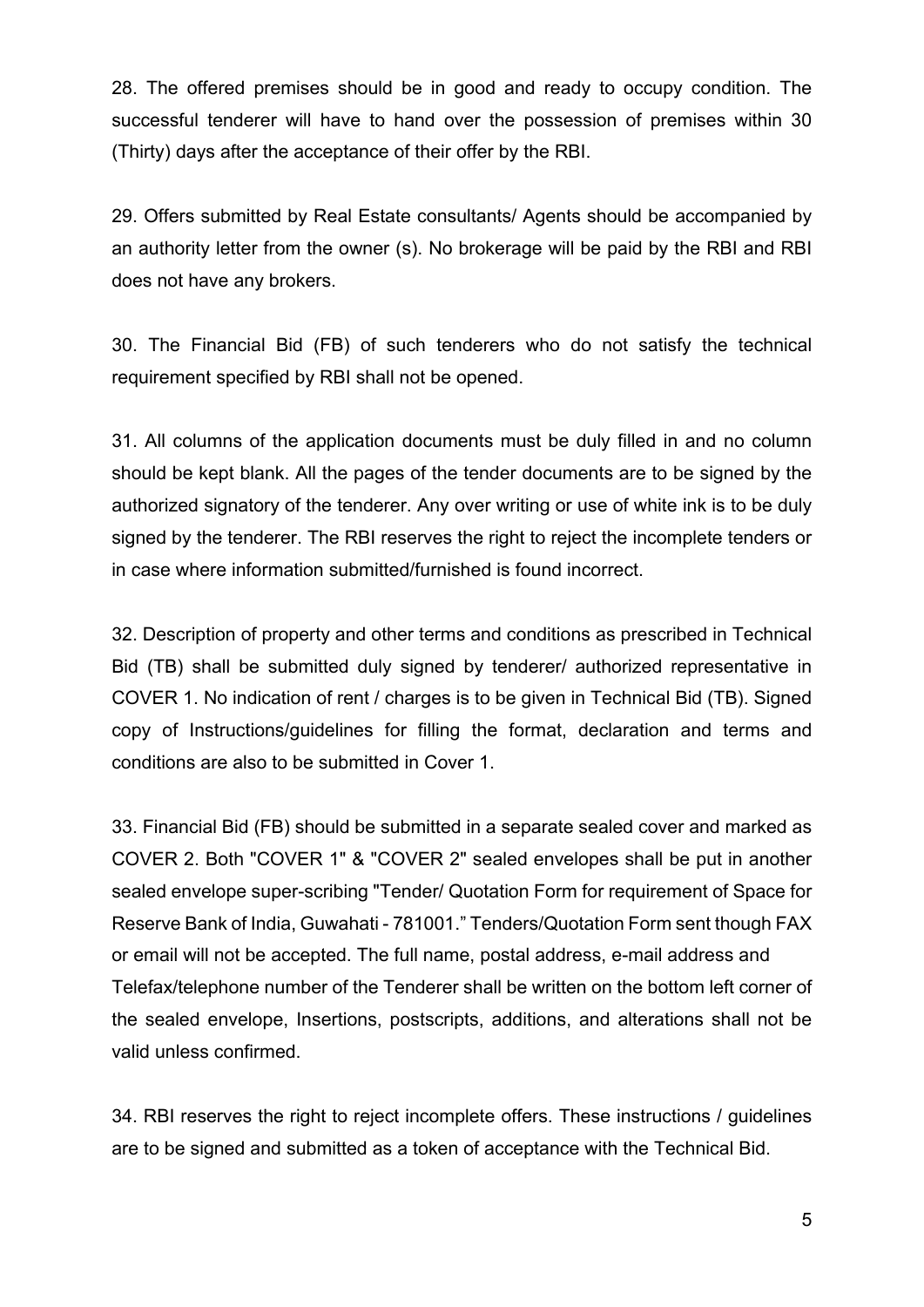**RBI reserves the right to reject any or all the offers without assigning any reasons at any stage. The Tender inviting Authority does not bind to accept the lowest tender.**

Sign and seal of tenderer and date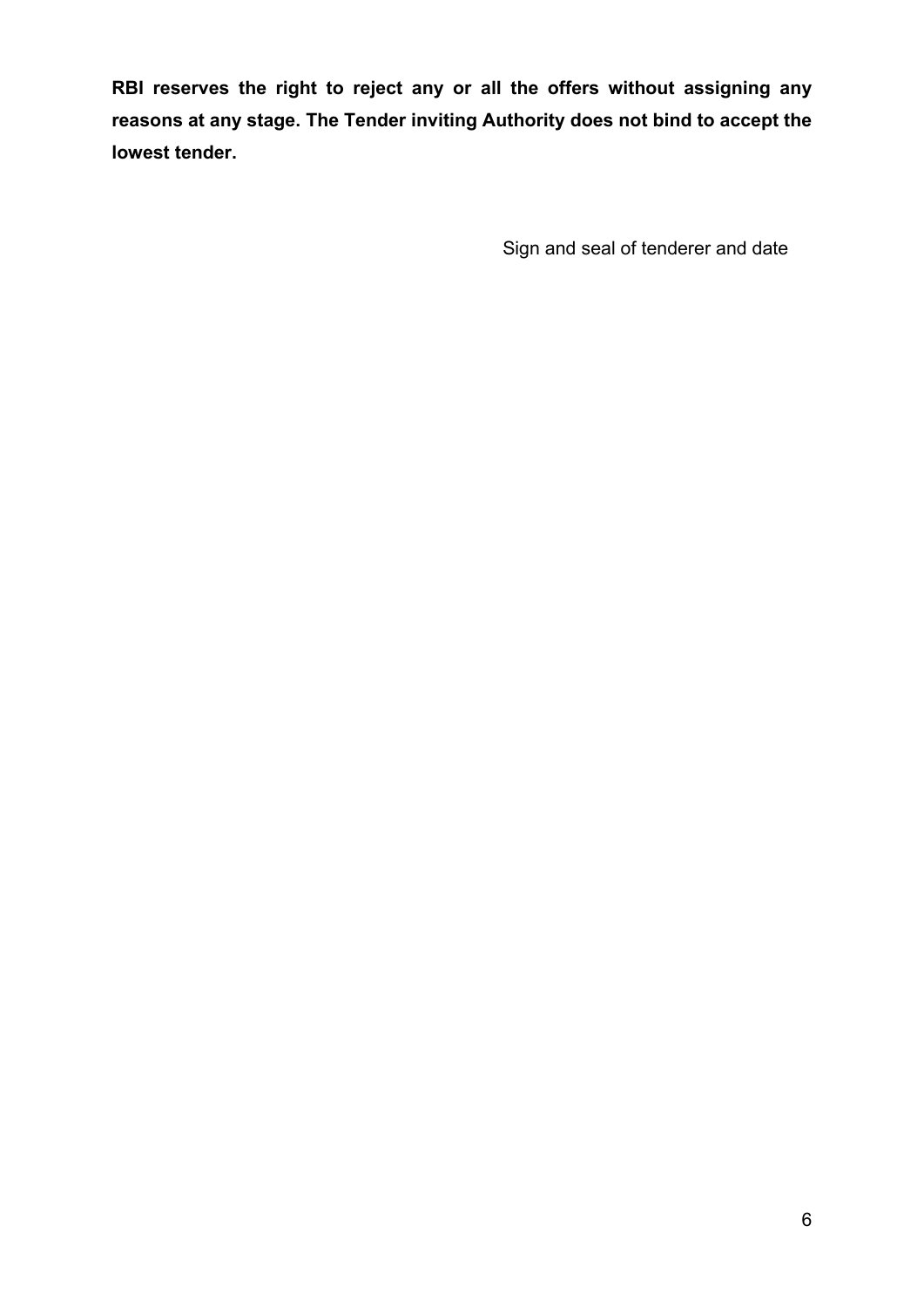

# भारतीय रिज़र्व बैंक, गुवाहाटी

**Reserve Bank of India, Guwahati** 

Requirement of space for Office Premises of Reserve Bank of India on Lease Basis

## **Technical Bid**

| <b>Sr No</b>   | <b>Details of Property</b>                                                                                                               | <b>Remark</b> |  |  |
|----------------|------------------------------------------------------------------------------------------------------------------------------------------|---------------|--|--|
|                | Name of the owner                                                                                                                        |               |  |  |
| $\overline{2}$ | <b>Address</b>                                                                                                                           |               |  |  |
| $\overline{3}$ | Phone No                                                                                                                                 |               |  |  |
| $\overline{4}$ | PAN No of tenderer                                                                                                                       |               |  |  |
| 5              | Name of the building                                                                                                                     |               |  |  |
| 6              | Location and Address of the property                                                                                                     |               |  |  |
| $\overline{7}$ | Details of encumbrances if any                                                                                                           |               |  |  |
| 8              | Usage of property (as approved by the<br>competent authority)<br>Residential/Commercial/residential<br>cum<br>commercial/shopping centre |               |  |  |
| 9              | Whether the space offered is a multi-<br>storeyed building<br>If, yes                                                                    |               |  |  |
|                | (a) Number of floor in the building                                                                                                      |               |  |  |
|                | (b) At which floor, the premises are<br>offered                                                                                          |               |  |  |
| 10             | Whether the plot is free hold or lease hold?                                                                                             |               |  |  |
| 11             | If lease hold, please mention the details of                                                                                             |               |  |  |
|                | (a) Name of the Title Holder/lessor                                                                                                      |               |  |  |
|                | (b) Tenure of the lease                                                                                                                  |               |  |  |
|                | (c) Residual lease period                                                                                                                |               |  |  |
|                | (d) Annual lease rents and amount                                                                                                        |               |  |  |
| 12             | Whether the property is mortgaged? if yes,<br>mention the details                                                                        |               |  |  |
|                | (a) Name of the organization where the<br>property is mortgaged.                                                                         |               |  |  |
|                | (b) Address of the organization with<br>phone no                                                                                         |               |  |  |
|                | (c) Amount of loan availed                                                                                                               |               |  |  |
|                | (d) Tenure of mortgage                                                                                                                   |               |  |  |
|                | (e) Residual mortgage period                                                                                                             |               |  |  |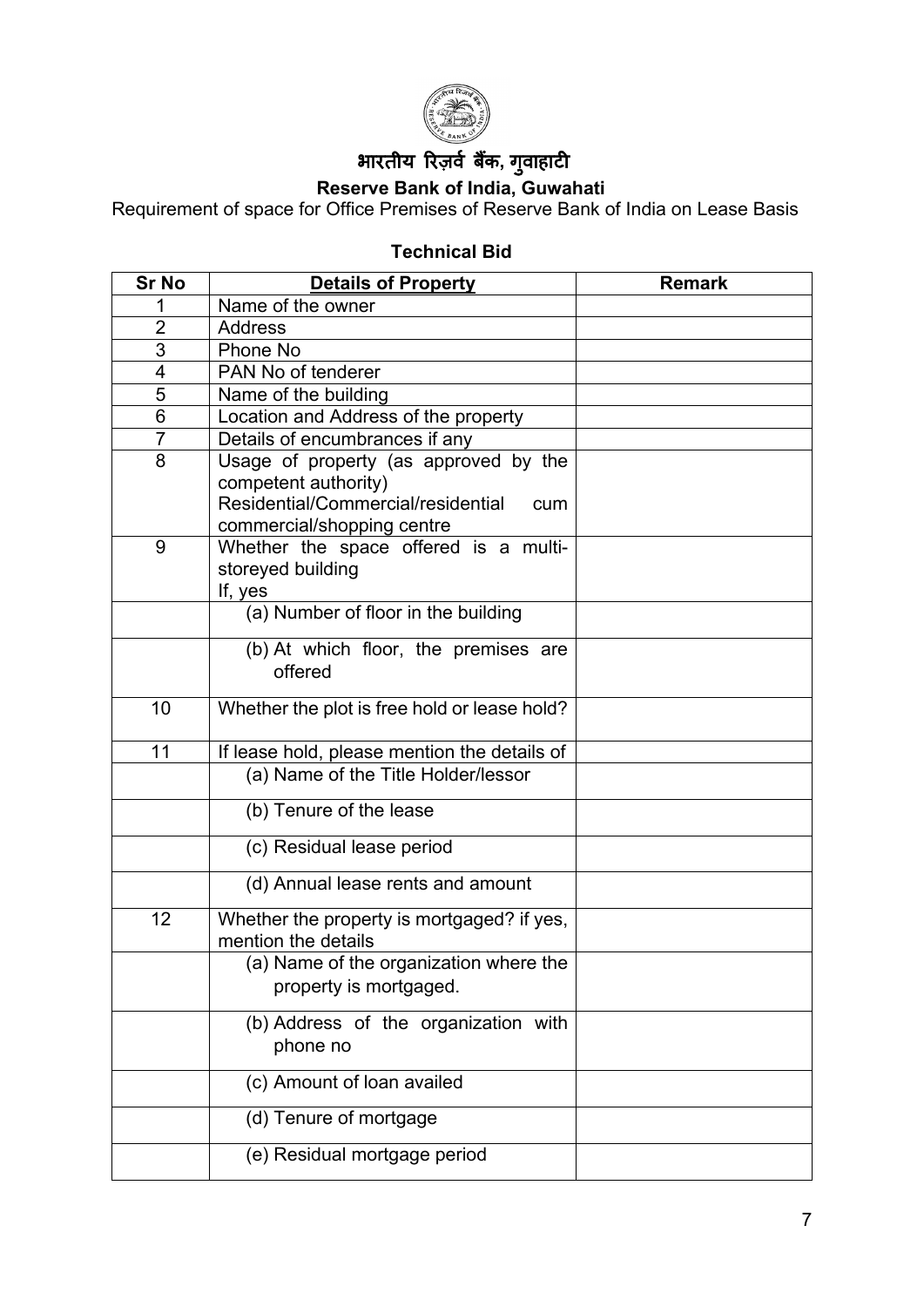|    | (f) Emi paid                                                                                                                                                 |  |
|----|--------------------------------------------------------------------------------------------------------------------------------------------------------------|--|
| 13 | Character/Type of locality                                                                                                                                   |  |
|    | Residential/Commercial/residential<br>cum<br>commercial/Shopping<br>centre/industrial/Slum                                                                   |  |
| 14 | Area of plot (in sq. ft.)                                                                                                                                    |  |
| 15 | Size of the plot                                                                                                                                             |  |
|    | (a) Frontage in meters                                                                                                                                       |  |
|    | (b) Depth in meters                                                                                                                                          |  |
| 16 | Schedule of the plot i.e. Boundaries of the<br>plot                                                                                                          |  |
|    | <b>North</b>                                                                                                                                                 |  |
|    | East                                                                                                                                                         |  |
|    | South                                                                                                                                                        |  |
| 17 | West<br>Whether the locality is free from special<br>hazards like fire/flood etc                                                                             |  |
| 18 | Whether the locality has protection from<br>adverse influence such as                                                                                        |  |
|    | (a) Encroachment                                                                                                                                             |  |
|    | (b) Industrial nuisance, smoke, noise<br>etc                                                                                                                 |  |
| 19 | Please enclose copy of Property card or<br>Patta etc                                                                                                         |  |
| 20 | Year of construction.<br>Enclose an attested copy of NOC or<br>Occupancy certificate issued by the<br>Municipal Authority or any other Govt<br><b>Bodies</b> |  |
|    | (a) In case of old construction, NOC<br>from the society may be enclosed                                                                                     |  |
|    | (b) Mention year of completion (as<br>given in completion occupancy<br>certificate issued by the authority)                                                  |  |
|    | (c) Indicate<br>in<br>whose<br>the<br>name<br>conveyance deed is executed                                                                                    |  |
| 21 | Date on which office premises can be<br>handed over to RBI after finalization of the<br>deal                                                                 |  |
| 22 | Build up area of the premises being offered<br>now for office usage on lease basis. Please<br>enclose copies or approved plans.                              |  |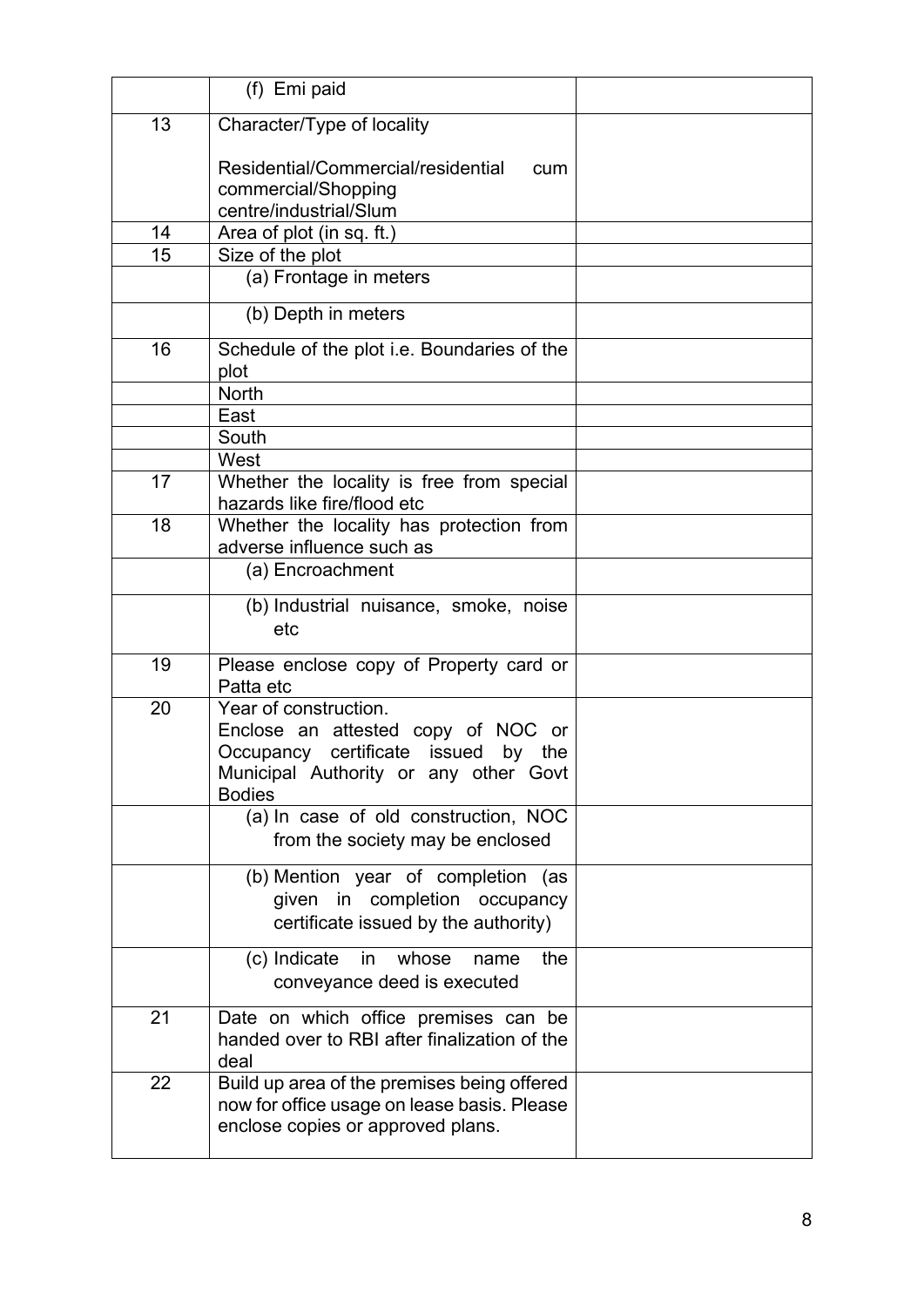| 23 | What is the carpet area (for consideration                       |  |
|----|------------------------------------------------------------------|--|
|    | purpose)                                                         |  |
|    | <b>Specifications</b>                                            |  |
| 24 | Types of building                                                |  |
|    | (Residential/Commercial/Residential cum                          |  |
|    | commercial)                                                      |  |
| 25 | Type of structure (RCC/Steel framed/load                         |  |
|    | bearing)                                                         |  |
| 26 | Type of wall (Brick/cement Block). Mention                       |  |
|    | thickness of external wall and internal                          |  |
|    | partition wall                                                   |  |
| 27 | Details of flooring                                              |  |
|    | (M.M. Tiles /Ceramic/Vitrified/Marble) or                        |  |
|    | any other.                                                       |  |
| 28 | Details of Door frames (Sal Wood/Teak                            |  |
|    | Wood/hard Wood/Aluminium) or any other                           |  |
| 29 | Details of Door Shutters (Flush door/Teak                        |  |
|    | wood/Aluminium) or any other                                     |  |
| 30 | of Windows<br><b>Details</b><br>frames<br>(Sal                   |  |
|    | Wood/Teak Wood/hard Wood/Aluminium)                              |  |
|    | or any other                                                     |  |
| 31 | of<br>Window<br><b>Details</b><br>shutters<br>(teak              |  |
|    | wood/Aluminium/steel) or any other with                          |  |
|    | security grills or without security grills<br>(a) No. of toilets |  |
|    |                                                                  |  |
|    | (b) Details of floors & Dado in toilets                          |  |
| 32 | stability certificate<br>Whether structural                      |  |
|    | enclosed (certificate shall be from licensed                     |  |
|    | structural<br>engineer<br>municipal<br>or                        |  |
|    | corporation)                                                     |  |
|    | <b>Service</b>                                                   |  |
| 33 | If lift facility is available, please give details               |  |
|    | of number of lifts, capacity, manufacture                        |  |
|    | and year of installation.                                        |  |
| 34 | Please indicate source of water supply                           |  |
| 35 | Capacity of the overhead tank feeding to                         |  |
|    | the office premises under consideration for                      |  |
|    | leasing                                                          |  |
| 36 | Please give details of sewage system and                         |  |
|    | storm water disposal                                             |  |
| 37 | Please indicate whether the building is                          |  |
| 38 | prone to flooding                                                |  |
|    | <b>Electricity</b><br>(a) What is the connected load to          |  |
|    |                                                                  |  |
|    | building in KW/KVA?                                              |  |
|    |                                                                  |  |
|    | (b) Type of electric connection                                  |  |
|    | (commercial/residential)                                         |  |
| 39 | Please Indicate the type of wiring used,                         |  |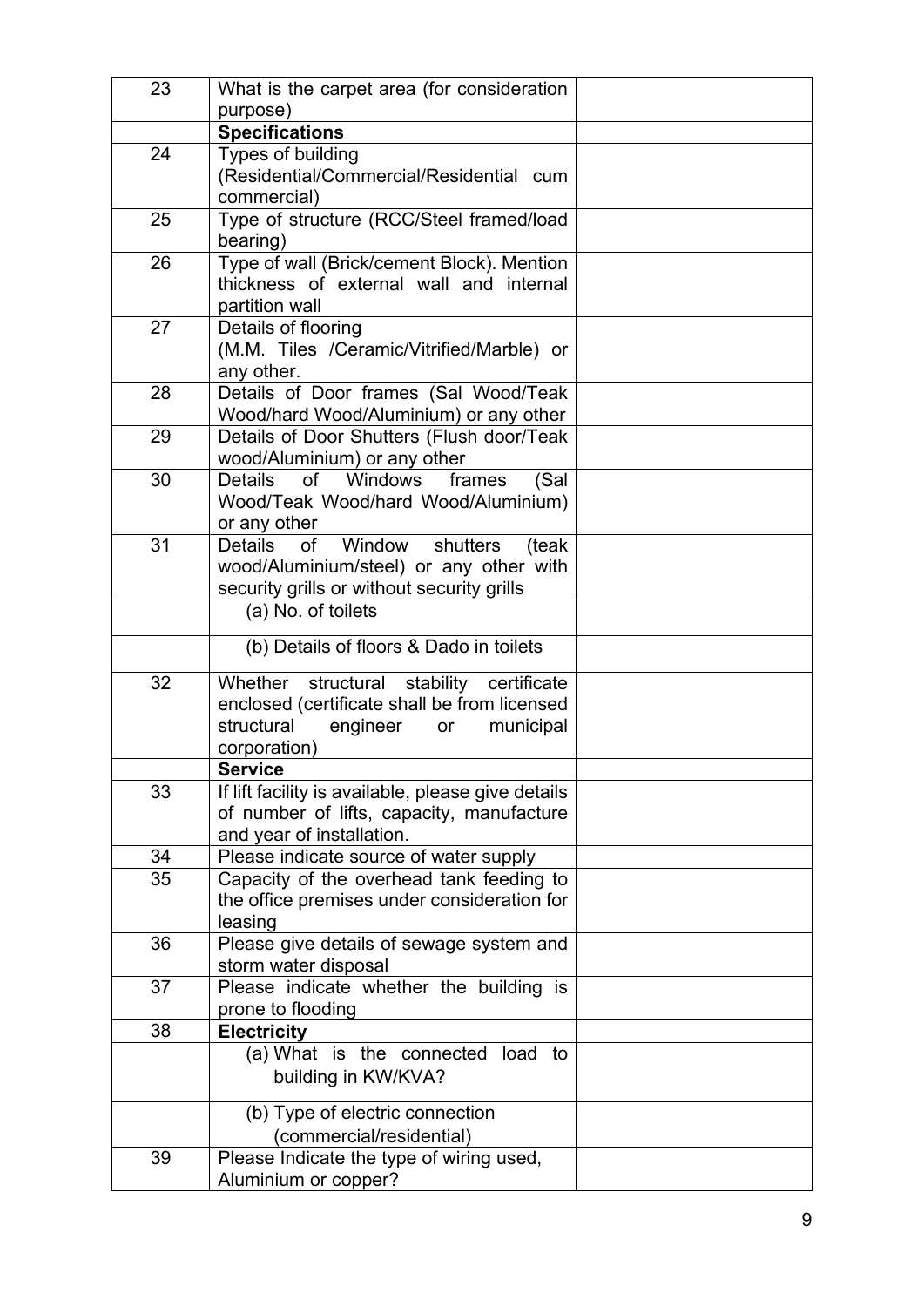| 40 | Whether ELCB is provided?                   |              |
|----|---------------------------------------------|--------------|
|    | (Yes/No)                                    |              |
| 41 | <b>Car Parking</b>                          | Reservednos/ |
|    |                                             | Opennos      |
| 42 | Two-Wheeler parking                         | Reservednos/ |
|    |                                             | Opennos      |
| 43 | 24 hrs Power/Electricity supply available   | Yes/No       |
| 44 | 24hrs water/Overhead tanks available        | Yes/No       |
| 45 | Generator for emergency, if yes, mention    | Yes/No       |
|    | capacity of the generator                   |              |
| 46 | Anti-lightning device management            | Yes/No       |
| 47 | Security Arrangements. Please give details  |              |
| 48 | Details of plan/blue-print/sanctioned plan  |              |
| 49 | Whether the plan of the property is         |              |
|    | sanctioned by the competent authority       |              |
| 50 | If sanctioned, please enclose copy of       |              |
|    | approved floor plan/s, section, elevations  |              |
|    | and site plan of the building               |              |
|    | Provision for proper arrangements of        |              |
|    | fire safety                                 |              |
| 51 | Are the safety measures taken?              |              |
|    |                                             |              |
| 52 | If yes, Give details of arrangement         |              |
| 53 | certificate<br>No<br>objection<br>ls.       |              |
|    | obtained/secured from fire<br>control       |              |
|    | authorities                                 |              |
| 54 | If yes, produce copies of proof/certificate |              |
| 55 | List of enclosure                           |              |

I/We declare that the information furnished above is true and correct to the best of my knowledge.

> Signature of the tenderer with Seal & date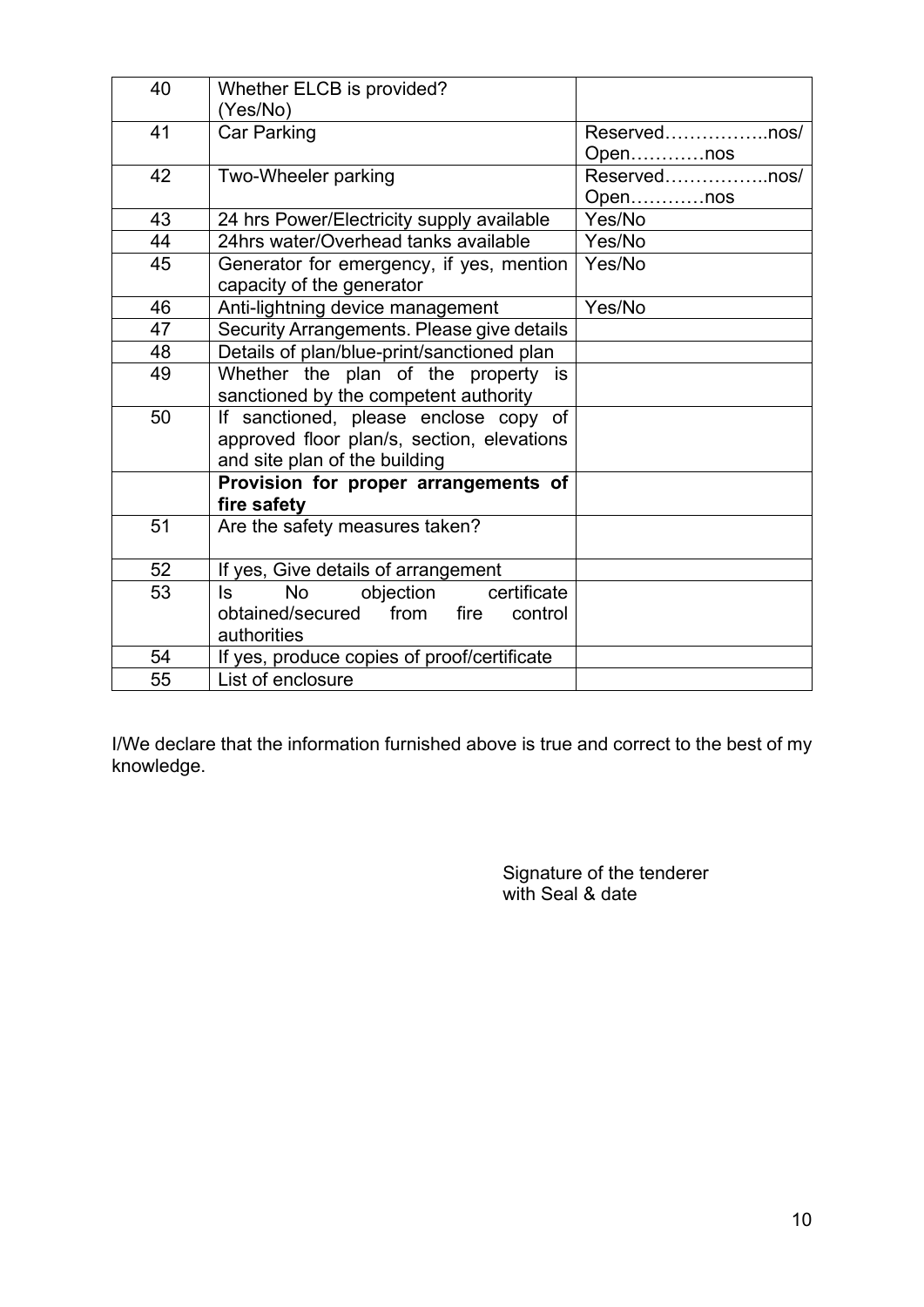

## भारतीय रिज़र्व बैंक, गुवाहाटी **Reserve Bank of India, Guwahati**

### **Contact Details**

For any clarification regarding the application form, you are requested to kindly consult the following officials of the Bank on or before June 03, 2022 (4.00 pm).

- 1. Shri Ritesh Kumar Asst General Manager Human Resource Management Department Reserve Bank of India Guwahati Ph-9560378025
- 2. Shri Nimeet Kumar Garg Manager Human Resource Management Department Reserve Bank of India Guwahati Ph-9864730266